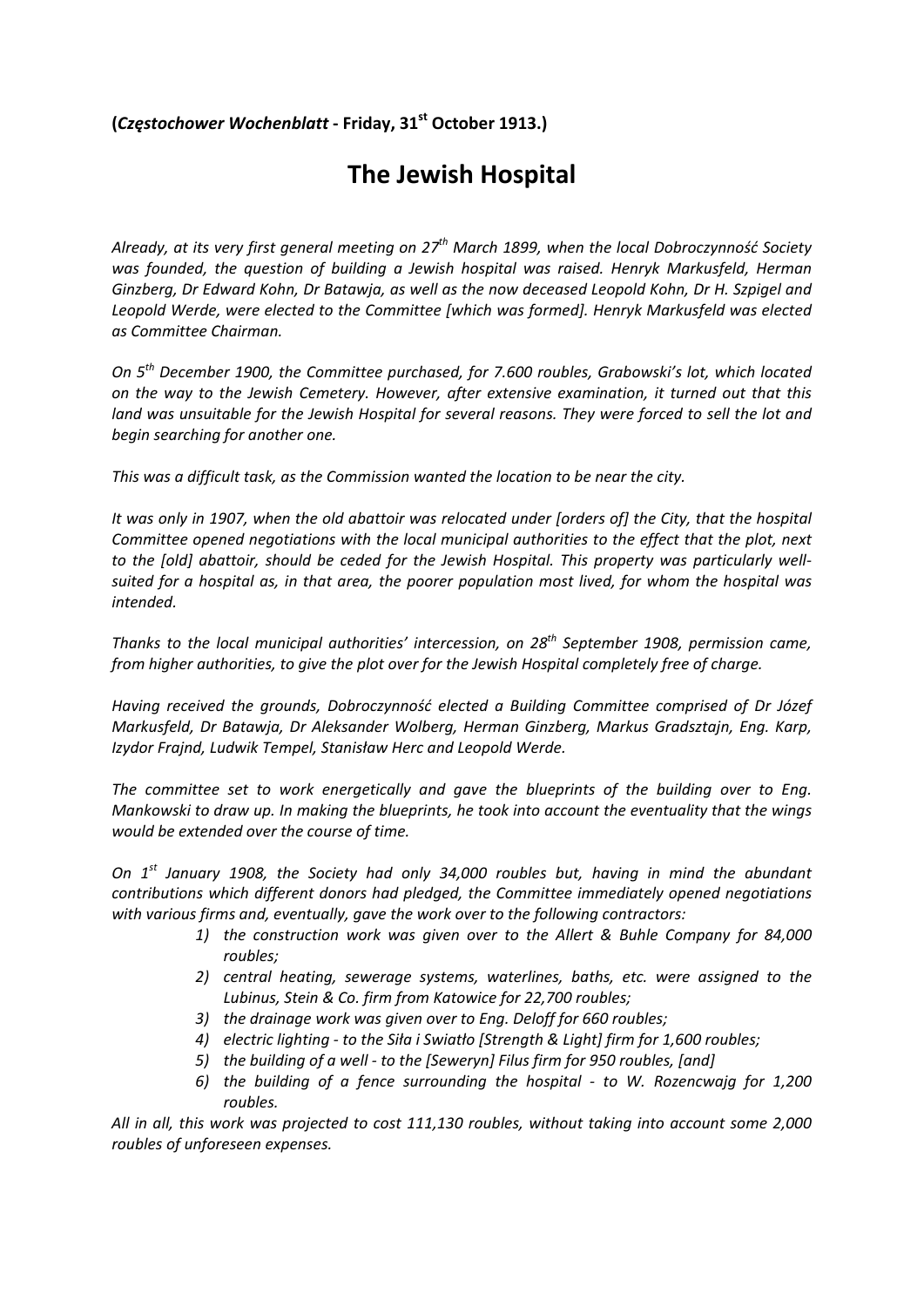After closing the contracts, on  $18^{th}$  Sivan 5669 [ $7^{th}$  June 1909], the cornerstone was laid and the *construction began immediately.* 

*Directly, large contributions began to flow in, for example:* 

- *Józef W. Landau – 10,000 roubles;*
- *the Ginzberg brothers, Berlin – 10,000 roubles;*
- *Henryk Markusfeld, for the completion of the hospital – 10,000 roubles;*
- *Paweł Szpigel, in memory of the deceased [Mrs] Gurfinkel ‐ 3,225 roubles;*
- *Szaja Landau – 3,000 roubles;*
- *Izydor Gajsler – 3,000 roubles;*
- *the heirs of Leon Oderfeld – 2,500 roubles;*
- *the Society for Needy Post‐Natal Mothers – 2,100 roubles;*
- *Ludwik Tempel – 3,000 roubles;*
- *Jan Grosman – 1,000 roubles;*
- *the Częstochowa Credit Society – 1,390 roubles;*
- *the Stradom factory – 1,400 roubles;*
- *Warta – 1,000 roubles;*
- *Peltzers – 500 roubles;*
- *the Rajchman and Zygman brothers – 500 roubles;*
- *the heirs of Ludwik Mamlok – 500 roubles;*
- *the Second Loans and Savings Fund – 326 roubles;*
- *Samuel Moszkowski – 300 roubles;*
- *donations pledged – 16,399 roubles;*
- *smaller donations – 3,128 roubles;*
- *from the property which had been sold – 8,000 roubles;*
- *proceeds from the Flower Day [viz. fundraiser<sup>1</sup> ] – 1,500 roubles;*
- *from Dobroczynność – 1,800 roubles;*
- *interest from capital and coupons from the [bond] certificates – 12,349 roubles.*

*In total (including yet other donations) ‐ 108,749 roubles.* 

*Besides this, 4,741 roubles in donations were collected, by a women's committee, for interior fittings* - linen, furniture, etc. Balabanow gave 7,000 roubles to set a pharmacy up at the hospital. Dr Józef *Markusfeld, seeing that the grounds surrounding the hospital were full of holes and mounds, at his* own expense, had the land levelled and arranged for a beautiful park there in memory of his late wife *Emma Markusfeld. This cost him 5,000 roubles.* 

*After all these donations and proceeds had been spent, a total of 20,303 roubles was still owing.*

The projected cost of maintaining a hospital with fifty beds is up to 30,000 roubles a year. For this, *there are legacies provided such:* 

- *on behalf of Szaja Landau – 10,000 roubles;*
- *Józef and Helena Landau – 1,000 roubles;*
- *Wolf and Hinda Landau – 1,000 roubles;*
- *Szymon and Szarlota Bergman – 2,000 roubles;*
- *Ludwik Tempel – 2,000 roubles;*
- *Lazarus and Rozalia Grosman – 5,000 roubles;*
- *Ludwik and Klara Kohn – 3,000 roubles;*
- *Adam Bergman – 900 roubles;*

<u> 1989 - Johann Stein, marwolaethau a bhann an t-Albann an t-Albann an t-Albann an t-Albann an t-Albann an t-Alb</u>

 $^1$  [TN: The term "Flower Day" appears regularly throughout the literature in connection with fundraisers; it is very likely that the donors *were given a flower as a token of appreciation.*]